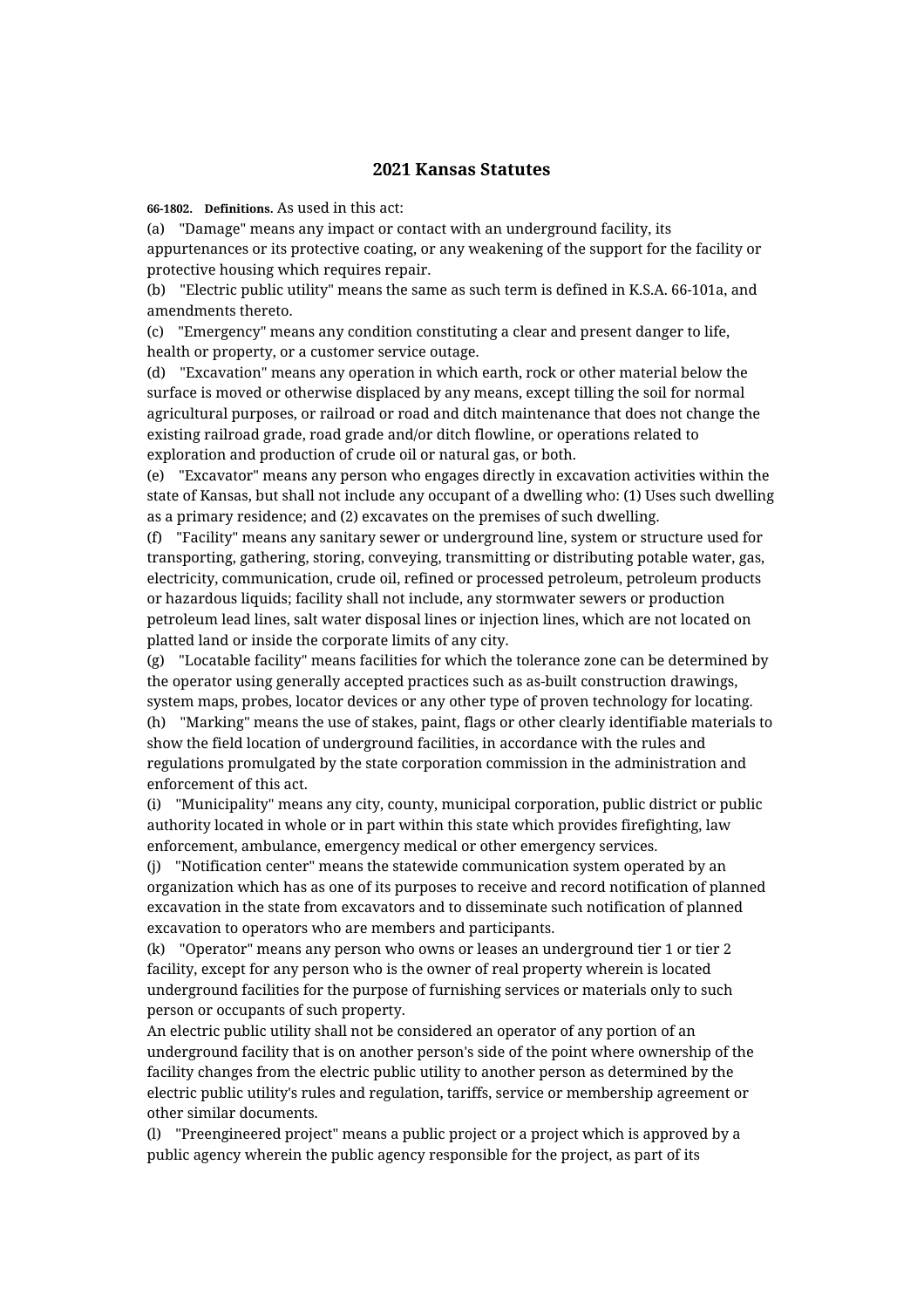engineering and contract procedures, holds a meeting prior to the commencement of any construction work on such project in which all persons, determined by the public agency to have underground facilities located within the construction area of the project, are invited to attend and given an opportunity to verify or inform the public agency of the location of their underground facilities, if any, within the construction area and where the location of all known and underground facilities are duly located or noted on the engineering drawing as specifications for the project.

(m) "Permitted project" means a project where a permit for the work to be performed must be issued by a city, county, state or federal agency and, as a prerequisite to receiving such permit, the applicant must locate all underground facilities in the area of the work and in the vicinity of the excavation and notify each owner of such underground facilities. (n) "Person" means any individual, partnership, corporation, association, franchise holder, state, city, county or any governmental subdivision or instrumentality of a state and its employees, agents or legal representatives.

(o) "Production petroleum lead line" means an underground facility used for production, gathering or processing on the lease or unit, or for delivery of hydrocarbon gas and/or liquids to an associated tank battery, separator or sales facility. Production petroleum lead lines shall include underground lines associated with lease fuel and saltwater disposal and injection.

(p) "Platted land" means a tract or parcel of land which has been subdivided into lots of less than five acres for the purpose of building developments, including housing developments, and for which a surveyor's plat has been filed of record in the office of the register of deeds in the county where the land is located.

(q) "Tier 1 facility" means an underground facility used for transporting, gathering, storing, conveying, transmitting or distributing gas, electricity, communications, crude oil, refined or reprocessed petroleum, petroleum products or hazardous liquids.

(r) "Tier 2 facility" means an underground facility used for transporting, gathering, storing, conveying, transmitting or distributing potable water or sanitary sewage.

(s) "Tier 3 facility" means a water or wastewater system utility which serves more than 20,000 customers who elects to be a tier 3 member of the notification center pursuant to this subsection. The operator of a tier 3 facility shall:

(1) Develop and operate a locate service website capable of receiving locate requests;

(2) publish and maintain a dedicated telephone number for locate services;

(3) maintain 24-hour response capability for emergency locates; and

(4) employ not less than two individuals whose primary job function shall be the location of underground utilities. Operators of tier 3 facilities shall make either such website or contact information available to the notification center. The notification center shall collect and charge a fee of \$500 a year for each tier 3 facility. No other fee, charge or cost shall be assessed to a tier 3 facility by the notification center. Tier 3 members shall be subject to all provisions of K.S.A. 66-1801 et seq., and amendments thereto.

(t) "Tolerance zone" means the area not less than 24 inches of the outside dimensions in all horizontal directions of an underground facility, except that a larger tolerance zone for a tier 1, 2 or 3 facility may be established by rules and regulations adopted under K.S.A. 66- 1815, and amendments thereto. An operator of a water or wastewater facility may elect to use a tolerance zone for such water or wastewater facility in which tolerance zone means the area not less than 60 inches of the outside dimensions in all horizontal directions of an underground water or wastewater facility upon notification of the excavator, except that a larger tolerance zone may be established by rules and regulations adopted under K.S.A. 66- 1815, and amendments thereto.

(u) "Update" means an additional request from the excavator to extend the time period of